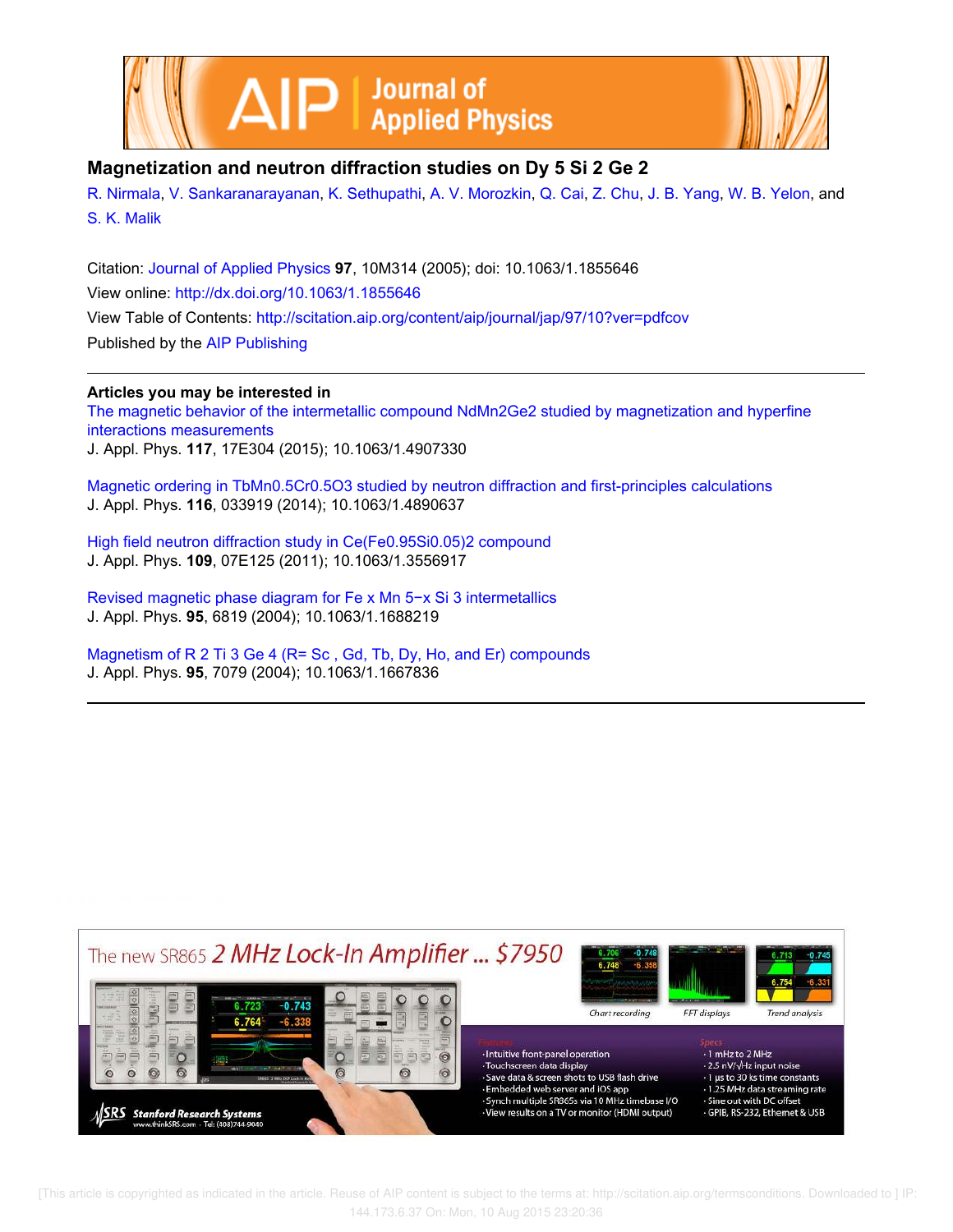# **Magnetization and neutron diffraction studies on Dy<sub>5</sub>Si<sub>2</sub>Ge**<sub>2</sub>

R. Nirmala

*Tata Institute of Fundamental Research, Mumbai 400 005, India*

V. Sankaranarayanan and K. Sethupathi *Department of Physics, Indian Institute of Technology Madras, Chennai 600 036, India*

#### A. V. Morozkin

*Department of Chemistry, Moscow Lomonosov State University, GSP-3, Moscow, 119899, Russia*

#### Q. Cai and Z. Chu

*Department of Physics, University of Missouri-Columbia, Columbia, Missouri 65211*

#### J. B. Yang

*Department of Physics, University of Missouri-Columbia, Columbia, Missouri 65211 and Graduate Center for Materials Research and Departments of Physics and Chemistry, University of Missouri-Rolla, Rolla, Missouri 65409*

#### W. B. Yelon

*Graduate Center for Materials Research and Departments of Physics and Chemistry, University of Missouri-Rolla, Rolla, Missouri 65409*

S. K. Malik<sup>a)</sup>

*Tata Institute of Fundamental Research, Mumbai 400 005, India*

(Presented on 9 November 2004; published online 16 May 2005)

The compound  $Dy_5Si_2Ge_2$  crystallizes in an orthorhombic structure  $(Sm_5Ge_4$  type, space group *Pnma*). Magnetization measurements performed in the temperature range of 2-300 K in applied fields up to 7 T reveal that this compound orders antiferromagnetically at 56 K  $(T_N)$  but with a positive paramagnetic Curie temperature  $\theta_p$ . Magnetization-field isotherms, obtained at 5 K and 20 K, display a field-induced antiferromagnetic to ferromagnetic transition. The magnetization approaches saturation in a field of 6 T with a moment value of  $\sim 8\mu_B/Dy^{3+}$ . Neutron diffraction measurements, carried out at 9.2 K, suggest that Dy moments arrange spirally along the *a* axis giving rise to a canted antiferromagnetic structure. The analysis of neutron diffraction data yields an ordered state magnetic moment of  $7.63\mu_B$  per Dy<sup>3+</sup> ion. © 2005 American Institute of Physics.  $[DOI: 10.1063/1.1855646]$ 

#### **I. INTRODUCTION**

The  $R_5$ ( $Si_x$  $Ge_{1-x}$ )<sub>4</sub>-type ( $R$ =Rare earth) compounds have been the subject of intense research over the last few years because of their interesting magnetic and structural phase diagram.<sup>1</sup> It has been now established that the first-order magnetic phase transition, associated with a concomitant structural change, occurs in some members of this series, giving rise to a giant magnetocaloric effect near the ferromagnetic ordering temperature.<sup>2</sup> It is of considerable importance to identify new members of this series for magnetic refrigeration applications as well as to understand their intricate magnetic properties. In this context, neutron diffraction studies on  $R_5$ ( $Si_xGe_{1-x}$ )<sub>4</sub>-type compounds are of topical interest. Recently, magnetic structure of several  $R_5X_4$  ( $X = Si$ , Ge) compounds has been reported. In Pr<sub>5</sub>Ge<sub>4</sub>, Pr moments at two different crystallographic sites have been found to order magnetically at two different temperatures<sup>3</sup> and a strong coupling between crystal and magnetic lattice in  $Tb_5(Si_xGe_{1-x})_4$ compounds has been observed.<sup>4</sup> High-resolution neutron diffraction measurements on  $Nd_5X_4$  (*X*=Si, Ge) compounds reveal a net canted antiferromagnetic structure of Nd moments.<sup>5</sup> In this work, we elucidate the complex magnetic properties of  $Dy_5(Si_xGe_{1-x})_4$  (*x*=0.5) compound by means of magnetization and neutron diffraction measurements.

#### **II. EXPERIMENTAL DETAILS**

A polycrystalline sample of  $Dy_5Si_2Ge_2$  was prepared by arc melting of constituent elements (Dy–99.9% pure, Si, Ge– 99.999% pure) in argon atmosphere. X-ray diffraction data were obtained at room temperature (DRON-3.0 diffractometer, Cu K $\alpha$  radiation, 2 $\theta = 20^{\circ} - 70^{\circ}$ ). Magnetization measurements were carried out in the temperature range of 2–300 K using a superconducting quantum interference device (SQUID) magnetometer (MPMS XL, Quantum design) in applied fields up to 7 T. Neutron diffraction measurements, at 300 K and at 9.2 K, were carried out using the high resolution diffractometer at the University of Missouri Research Reactor (Columbia, MO, USA) on a  $\sim$ 1 g of finely ground sample placed in a thin-walled vanadium container.<sup>6</sup> The incident neutron wavelength was 0.14875 nm. The neutron diffraction patterns were analyzed using the Rietveld program, FULLPROF.

a)Author to whom correspondence should be addressed; Electronic mail: skm@tifr.res.in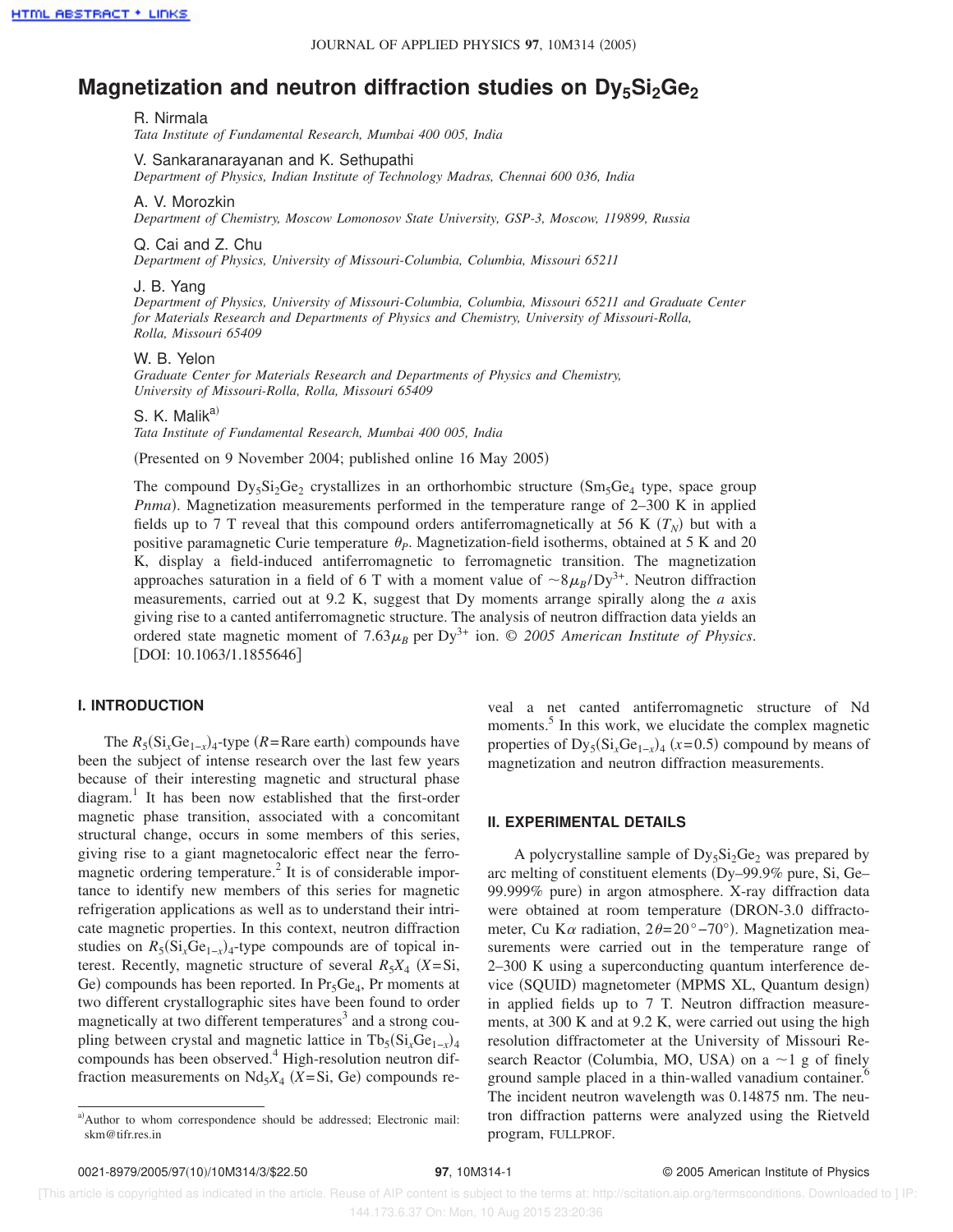TABLE I. Cell parameters  $(a, b, c)$  and atomic position parameters  $(x, y, z)$ of  $Sm_5Ge_4$ -type  $Dy_5Si_2Ge_2$  compound (space group Pnma, No. 62).

| Atom                                                                                   | Type position | $\boldsymbol{x}$<br>$\mathcal{V}$ |           | Z.        |  |  |  |
|----------------------------------------------------------------------------------------|---------------|-----------------------------------|-----------|-----------|--|--|--|
| (a) At 300 K $[a=0.7527(2)$ nm, $b=1.4574(3)$ nm,<br>$c = 0.7628(2)$ nm, $R_F = 9.0\%$ |               |                                   |           |           |  |  |  |
| Dy1                                                                                    | 4(c)          | 0.291(2)                          | 1/4       | 0.000(2)  |  |  |  |
| Dy2                                                                                    | 8(d)          | 0.1240(9)                         | 0.1206(5) | 0.334(1)  |  |  |  |
| Dy3                                                                                    | 8(d)          | 0.9762(9)                         | 0.1004(4) | 0.824(1)  |  |  |  |
| (Si, Ge)1                                                                              | 4(c)          | 0.928(4)                          | 1/4       | 0.126(3)  |  |  |  |
| (Si, Ge)2                                                                              | 4(c)          | 0.165(3)                          | 1/4       | 0.634(4)  |  |  |  |
| (Si.Ge)3                                                                               | 8(d)          | 0.208(3)                          | 0.953(1)  | 0.539(2)  |  |  |  |
| (b) At 9.2 K $[a=0.7504(1)$ nm, $b=1.4559(1)$ nm,<br>$c = 0.7610(2)$ nm, $R_F = 5.7\%$ |               |                                   |           |           |  |  |  |
| Dy1                                                                                    | 4(c)          | 0.301(2)                          | 1/4       | 0.001(2)  |  |  |  |
| Dy2                                                                                    | 8(d)          | 0.124(1)                          | 0.1193(4) | 0.3405(9) |  |  |  |

| Dv2       | 8(d) | 0.124(1)  | 0.1193(4) | 0.3405(9) |  |
|-----------|------|-----------|-----------|-----------|--|
| Dv3       | 8(d) | 0.975(1)  | 0.1031(4) | 0.8211(9) |  |
| (Si, Ge)1 | 4(c) | 0.9229(4) | 1/4       | 0.114(3)  |  |
| (Si, Ge)2 | 4(c) | 0.175(3)  | 1/4       | 0.652(4)  |  |
| (Si, Ge)3 | 8(d) | 0.217(3)  | 0.953(1)  | 0.528(3)  |  |
|           |      |           |           |           |  |

#### **III. RESULTS AND DISCUSSION**

The room temperature x-ray diffraction and neutron diffraction patterns confirm the structure of the  $Dy_5Si_2Ge_2$  compound to be orthorhombic, Sm<sub>5</sub>Ge<sub>4</sub> type (space group *Pnma*, No. 62). The Dy atoms occupy three distinct sites (Dy1 in  $4c$ site, Dy2 and Dy3 in two different 8*d* sites) and Si and Ge atoms statistically occupy three sites (two 4*c* sites and one 8*d* site) (Table I).

Magnetization data on  $Dy_5Si_2Ge_2$ , obtained in an applied field of 0.5 T, in the temperature range of 2–300 K indicate an antiferromagneticlike peak at  $56$  K (Fig. 1). The paramagnetic susceptibility follows Curie–Weiss law. The effective paramagnetic moment is found to be  $10.54\mu_B/Dy^{3+}$  which is close to the Dy<sup>3+</sup> free ion value of  $10.63\mu$ <sub>B</sub>. However, the paramagnetic Curie temperature  $\theta_p$  is found to be positive  $(\theta_p=38 \text{ K})$  which is not expected for an antiferromagnet. Such large positive  $\theta_P$  was earlier reported for  $Gd_5Ge_4$  compound which had a Néel temperature of 130 K.<sup>7</sup> Since  $\theta_P$ reflects the sum of all exchange interactions present in the compound, a positive paramagnetic Curie temperature in these systems indicates that ferromagnetic interactions are also present in addition to the dominant antiferromagnetic exchange interactions.



FIG. 1. Magnetization *M* vs temperature *T* for  $Dy_5Si_2Ge_2$  (inset: Curie– Weiss fit to paramagnetic susceptibility).



FIG. 2. Magnetization *M* vs field *H* isotherms obtained at 5 K for  $Dy_5Si_2Ge_2$ . (The different quadrants of isotherm are numbered in accordance with the sequence of measurement. Curve 1 was obtained in a zerofield cooled state.) (Inset:  $M$  vs  $H$  isotherms at 20 K, 30 K, and 40 K.)

Below 40 K, a magnetic field induced, irreversible, antiferromagnetic to ferromagnetic transition is observed in  $Dy_5Si_2Ge_2$  (Fig. 2). Magnetization vs field isotherms at 5 K and 20 K display a sharp, steplike, metamagnetic transition at a critical field of  $\sim$  2.8 T. At 30 K and 40 K, the sharpness of the transition is lost and an "S" shaped *M*-*H* curve is observed. The magnetization approaches saturation in 6 T field with a value of  $\sim 8\mu_B/Dy^{3+}$ ion.

Neutron diffraction measurements were performed at  $300 \text{ K}$  (in paramagnetic state) and at 9.2 K (in the magnetically ordered state). Neutron diffraction data were analyzed assuming various Dy sites in  $Dy_5Si_2Ge_2$  compound in a triclinic unit cell. Additional Bragg peaks, namely,  $(0\ 0\ 1)$ ,  $(0\ 3\ 1)$ 0),  $(0, 3, 2)$ , and  $(1, 4, 1)$  of magnetic origin, appear at 9.2 K compared to the neutron diffraction pattern obtained at 300 K. Analysis of the magnetically ordered state neutron diffraction data suggests that Dy moments arrange spirally along the *a* axis giving rise to a canted antiferromagnetic structure. This canted antiferromagnetic structure is similar to that of elemental Dy where the antiparallel helicons are directed along the *c* axis. The magnetic unit cell at 300 K and 9.2 K are shown in Fig. 3. The lattice parameters, atomic position parameters, and magnetic moment values obtained from the



FIG. 3. (a) Unit cell of  $Dy_5Si_2Ge_2$ . (b) Magnetic structure of  $Dy_5Si_2Ge_2$  at 9.2 K.

 [This article is copyrighted as indicated in the article. Reuse of AIP content is subject to the terms at: http://scitation.aip.org/termsconditions. Downloaded to ] IP: 144.173.6.37 On: Mon, 10 Aug 2015 23:20:36